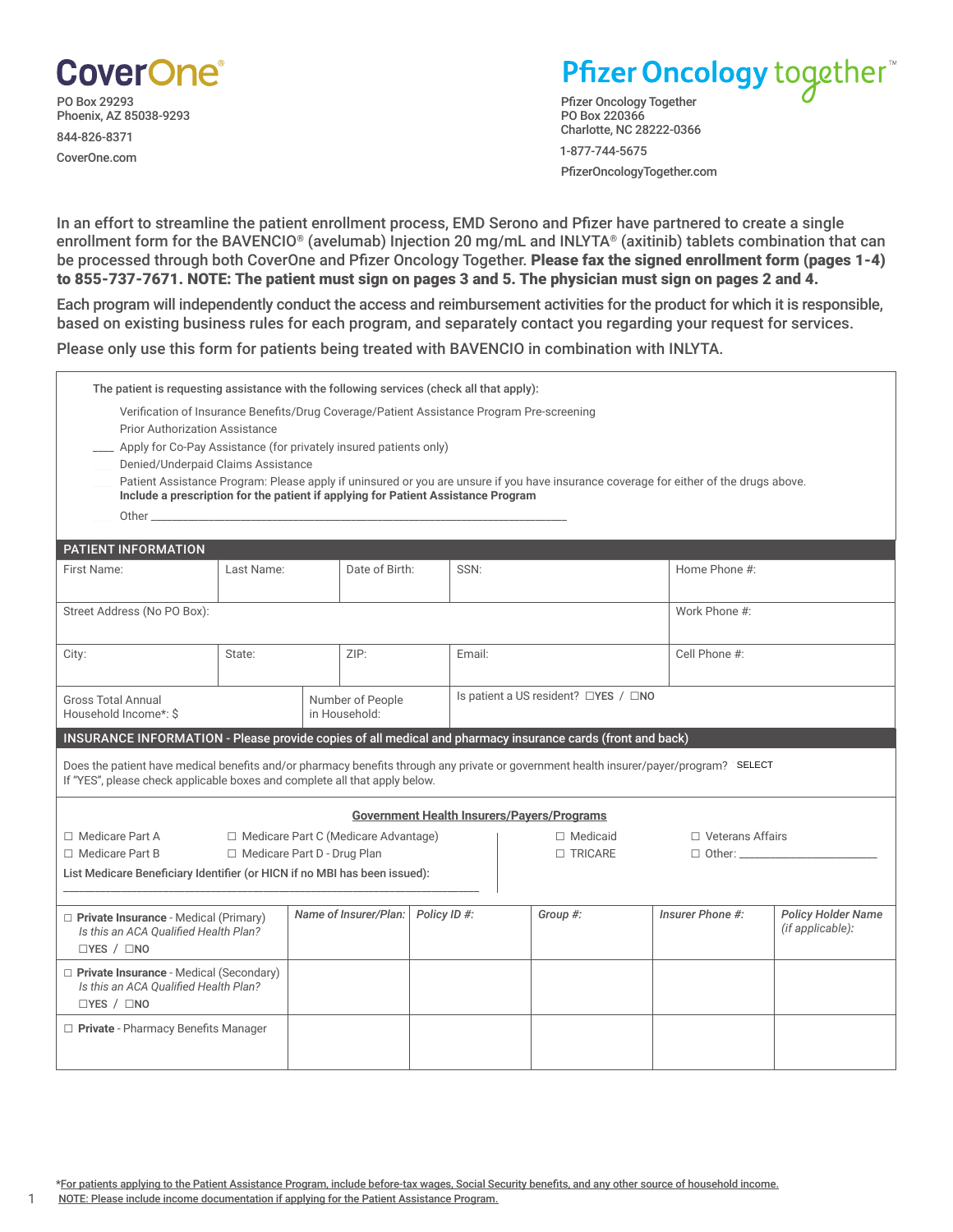| PHYSICIAN INFORMATION                                                                                                                                                                                                                                                          |                            |            |                                                               |                  |                                         |                             |       |  |
|--------------------------------------------------------------------------------------------------------------------------------------------------------------------------------------------------------------------------------------------------------------------------------|----------------------------|------------|---------------------------------------------------------------|------------------|-----------------------------------------|-----------------------------|-------|--|
| <b>Treating Physician Name:</b>                                                                                                                                                                                                                                                |                            |            |                                                               |                  | Physician Email:                        |                             |       |  |
| State License #:                                                                                                                                                                                                                                                               |                            |            |                                                               |                  | Physician Tax ID #:                     |                             | PTAN: |  |
| Facility Name:                                                                                                                                                                                                                                                                 |                            |            | Street Address (No PO Box):                                   |                  |                                         |                             |       |  |
| City:                                                                                                                                                                                                                                                                          |                            |            |                                                               |                  | ZIP:                                    |                             |       |  |
| <b>Office Contact Name:</b>                                                                                                                                                                                                                                                    |                            |            | Phone:                                                        |                  | <b>Office Contact Email:</b>            |                             | Fax:  |  |
| PATIENT MEDICAL INFORMATION:<br>Primary ICD-10-CM code:<br>Secondary ICD-10-CM code:                                                                                                                                                                                           |                            |            |                                                               |                  | List Planned BAVENCIO Dates of Service: |                             |       |  |
| Is patient being treated with BAVENCIO® (avelumab) in combination with INLYTA® (axitinib)?<br>$\Box$ YES / $\Box$ NO                                                                                                                                                           |                            |            |                                                               |                  |                                         |                             |       |  |
| <b>BAVENCIO Site of Care</b><br>□ Physician Office<br>□ Outpatient Hospital                                                                                                                                                                                                    | □ Other: _________________ |            |                                                               |                  |                                         |                             |       |  |
| INLYTA® (axitinib) SECTION                                                                                                                                                                                                                                                     |                            |            |                                                               |                  |                                         |                             |       |  |
| List Patient Preferred Specialty Pharmacy:                                                                                                                                                                                                                                     |                            |            |                                                               |                  |                                         |                             |       |  |
| Prescription Information/Direction (Required if prescribing INLYTA):                                                                                                                                                                                                           |                            |            |                                                               |                  |                                         |                             |       |  |
| First Name:                                                                                                                                                                                                                                                                    | Middle Name:               | Last Name: |                                                               |                  |                                         | Date of Birth:              |       |  |
| Please check the medicine prescribed and indicate<br>strength & quantity.                                                                                                                                                                                                      |                            |            | Directions/Dosing Instructions:<br>$\Box$ Dispense as Written | □ May Substitute |                                         | Indicate number of refills: |       |  |
| □ INLYTA<br>- _________________mg, 30-day supply                                                                                                                                                                                                                               |                            |            |                                                               |                  |                                         |                             |       |  |
| List Drug Allergies:<br>$\Box$ YES / $\Box$ NO<br>(If yes, please list medication[s] and associated reaction[s])                                                                                                                                                               |                            |            | Other Known Conditions                                        |                  |                                         |                             |       |  |
| Please note: When e-prescribing, if you cannot find the AmeriPharm (NPI number-1073692745, NCPDP number-4351968), you can also search for MedVantx under<br>retail pharmacies (NPI number-1235371535; NCPDP number-44354180). The prescription will be sent to the same place. |                            |            |                                                               |                  |                                         |                             |       |  |
| <b>List Concomitant Medications:</b>                                                                                                                                                                                                                                           |                            |            |                                                               |                  |                                         |                             |       |  |
| Patient shipping Information required for INLYTA. Check if same as above $\Box$                                                                                                                                                                                                |                            |            |                                                               |                  |                                         |                             |       |  |
|                                                                                                                                                                                                                                                                                |                            |            |                                                               |                  |                                         |                             |       |  |
| PHYSICIAN SIGNATURE - I authorize Pfizer, Pfizer Oncology Together and its affiliates, agents, representatives and service<br>providers to act on my behalf for the purposes of transmitting this prescription to the appropriate pharmacy.                                    |                            |            |                                                               |                  |                                         |                             |       |  |
|                                                                                                                                                                                                                                                                                |                            |            |                                                               |                  |                                         |                             |       |  |

2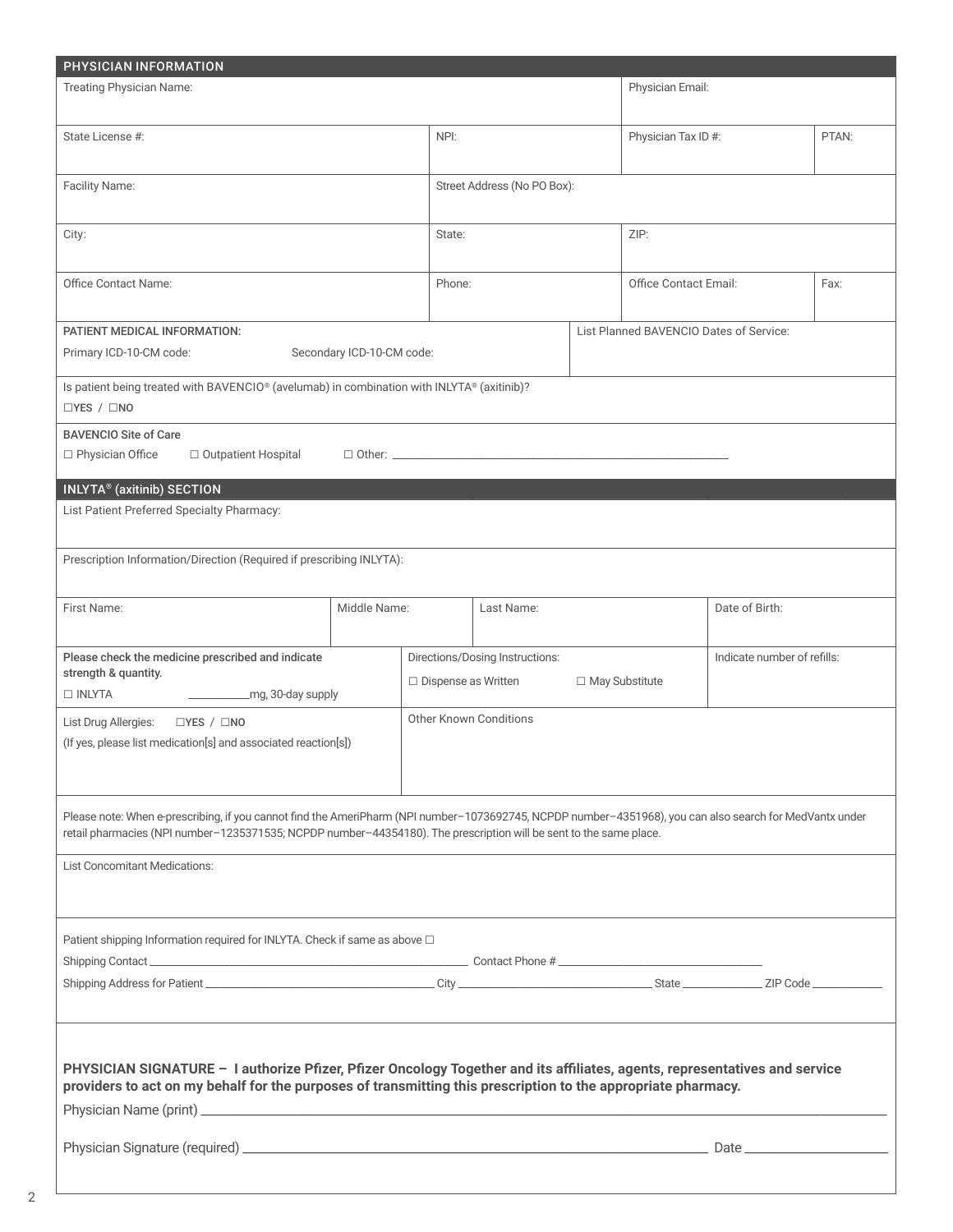## **Patient Consent for CoverOne and Pfizer Oncology Together Programs**

By signing this CoverOne and Pfizer Oncology Together Enrollment Form, I agree, certify and attest to the following:

- The information you provide will be used by CoverOne, Pfizer Oncology Together, the Pfizer Assistance Foundation™ and parties acting on their behalf (collectively, "The Programs") to determine eligibility, to manage and improve The Programs, to help you understand your insurance coverage and help you access certain Pfizer and EMD medicines through your insurance, and/or to send you materials and other helpful information and updates relating to The Programs.
- I agree to communications from The Programs, EMD Serono, Inc. and Pfizer Inc, the companies that administer The Programs, and/or parties acting on their behalf to determine my eligibility and provide benefits verification, prior authorization/ appeals assistance, and financial assistance resources and information, such as co-pay support or free drug programs, and for other non-marketing purposes.
- I confirm that all financial and insurance information is complete and accurate. Additionally, during participation in The Programs, and while I am receiving treatment with BAVENCIO® (avelumab) in combination with INLYTA® (axitinib), I agree to immediately notify The Programs if my health insurance status changes in the future, if I obtain any new health insurance plan, or if I become entitled to, or enroll in a government health insurance program/payer (i.e. Medicare, or Medicaid).
- I understand that The Programs reserve the right to modify, change, or terminate one or both of The Programs at any time with or without notice.
- I understand that non-identifiable information from all participants in The Programs may be summarized for statistical or other purposes.
- For INLYTA, completing this enrollment form does not guarantee that I will qualify for Pfizer's assistance programs. Pfizer may contact my insurer to help me understand my insurance coverage for INLYTA and may provide me with support to obtain coverage through my insurer, including prior authorization and appeals support (if necessary and available). Pfizer may verify the accuracy of information I have provided and may ask for more financial and insurance information. Any medicine supplied by Pfizer's assistance programs shall not be sold, traded, bartered or transferred.
- The support provided through The Programs is not contingent on any future purchase.
- I give permission to The Programs to contact and leave messages for me about patient services and enrollment status. I give permission to The Programs to communicate directly with my caregiver (if applicable) on my behalf.
- For INLYTA, I consent to receive autodialed non-marketing calls/texts from Pfizer Oncology Together, Pfizer, or parties acting on their behalf. I represent that I am the account holder for the telephone number(s) I provided. If I have a caregiver, he or she has also agreed to receive such communications from Pfizer and Pfizer Oncology Together, and/or parties acting on their behalf to contact my caregiver for such purposes. I am responsible for notifying Pfizer Inc immediately if I change my telephone number and may notify Pfizer Inc of a number change by contacting Pfizer Oncology Together.
- If I receive INLYTA provided by Pfizer through the Pfizer Patient Assistance Programs\*:
	- I will promptly contact the Program if my financial status or insurance coverage changes.
	- I will not seek to have this medicine or any cost from it counted in my Medicare Part D out-of-pocket expenses for prescription drugs.
	- I will not seek reimbursement or credit for the medicine(s) from my prescription insurance provider or payer, including Medicare Part D plans.
	- I will notify my insurance provider of the receipt of any medicines through the Pfizer Patient Assistance Program.
	- I have signed a copy of a current and completed HIPAA authorization form on record with my health care provider so that my health care provider may share health information about me with The Programs, Pfizer Inc, EMD Serono and the Pfizer Patient Assistance Foundation, Inc.
	- By signing this form I certify that I cannot afford my medication and I affirm that my answers and my proof-of-income documents are complete, true and accurate to the best of my knowledge.

\*The Pfizer Patient Assistance Program is a joint program of Pfizer Inc and the Pfizer Patient Assistance Foundation.™ The Pfizer Patient Assistance Foundation is a separate legal entity from Pfizer Inc with distinct legal restrictions.

| PATIENT SIGNATURE - By signing below, I confirm that I have read and understand the Patient Consent for CoverOne and Pfizer<br>Oncology Together Programs and agree to the terms on Page 3. |                                                                                                                                                                                                                                |  |  |  |
|---------------------------------------------------------------------------------------------------------------------------------------------------------------------------------------------|--------------------------------------------------------------------------------------------------------------------------------------------------------------------------------------------------------------------------------|--|--|--|
|                                                                                                                                                                                             |                                                                                                                                                                                                                                |  |  |  |
|                                                                                                                                                                                             |                                                                                                                                                                                                                                |  |  |  |
|                                                                                                                                                                                             |                                                                                                                                                                                                                                |  |  |  |
|                                                                                                                                                                                             | Date and the contract of the contract of the contract of the contract of the contract of the contract of the contract of the contract of the contract of the contract of the contract of the contract of the contract of the c |  |  |  |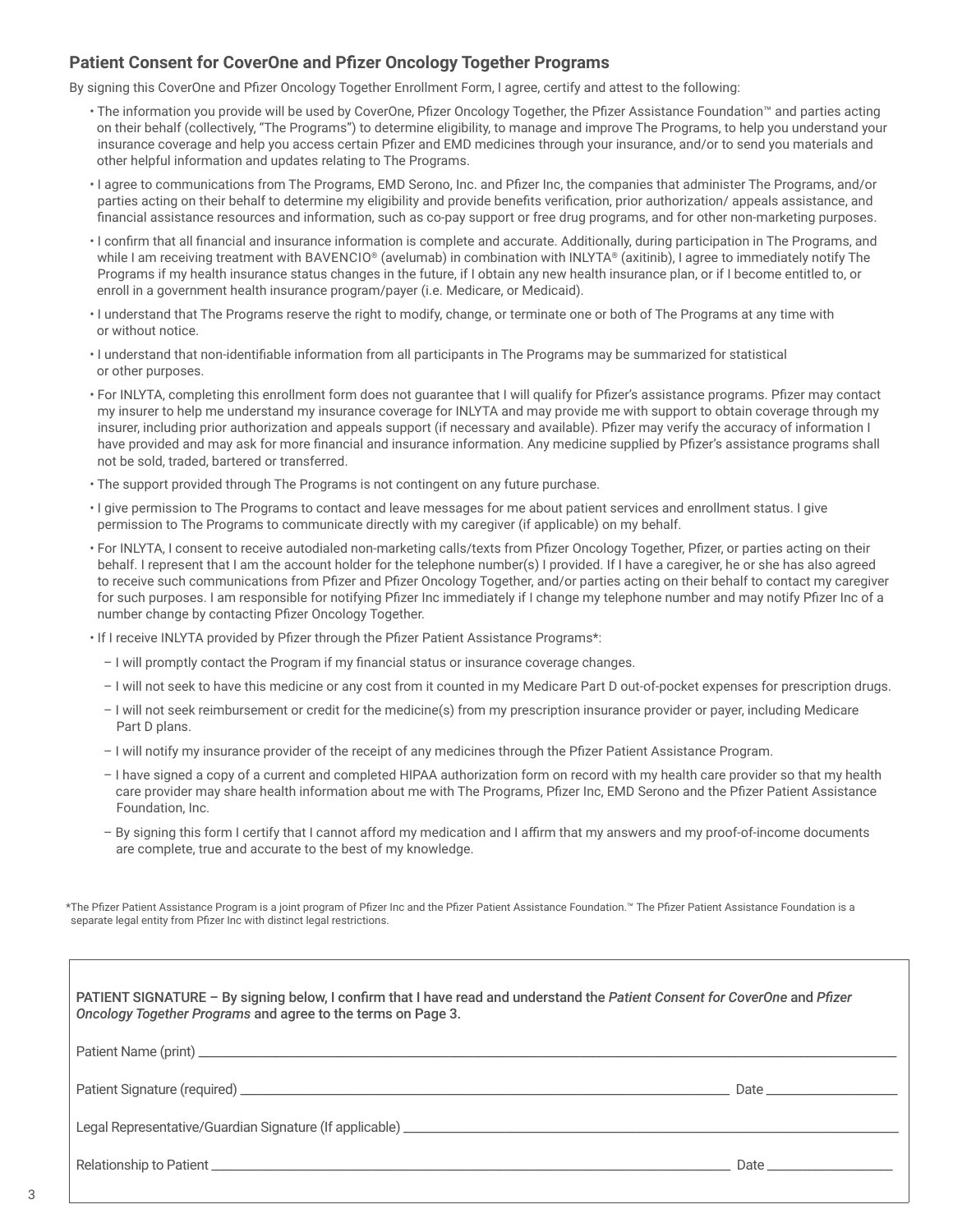## **Treating Physician Certification for CoverOne and Pfizer Oncology Together Programs**

By signing this CoverOne and Pfizer Oncology Together Enrollment Form, I agree to and certify the following:

- BAVENCIO® (avelumab) in combination with INLYTA® (axitinib) is medically appropriate for the patient identified above and that I, or a physician in my Practice, will be supervising the patient's treatment.
- The CoverOne program and the Pfizer Oncology Together program are patient access programs available to assist patients, and that program participation is voluntary, and that patient eligibility for services is not connected to or contingent on any past or future purchase of BAVENCIO or INLYTA.
- If the patient applies for and is eligible for donated product through The Programs' respective Patient Assistance Programs, the medicine will be provided only to the eligible and enrolled patient at no charge of any kind. I will not seek reimbursement for such donated product administered or prescribed to the patient from any insurance company or program, including federal healthcare programs, such as Medicare and Medicaid. Additionally, I agree to notify The Programs immediately if the patient is no longer receiving BAVENCIO in combination with INLYTA through The Programs' Patient Assistance Programs, and agree to return unused donated Patient Assistance Program product to the applicable Program.
- I understand that information concerning program participants may be summarized for statistical or other purposes and provided to EMD Serono and Pfizer.
- The Programs reserve the right to modify, change, or terminate one or both of The Programs at any time with or without notice.
- I have obtained any and all authorizations and consents from the patient or the patient's authorized personal representative necessary under HIPAA and state law to release protected health information, including that contained on this form, to EMD Serono, Inc. and Pfizer Inc, the companies that administer The Programs, and their employees or agents for purposes relating to The Programs' patient support activities, including benefits verification, prior authorization/appeals assistance, financial assistance resources and information, such as co-pay support or free drug programs, for which the patient may be eligible, and other support for BAVENCIO and INLYTA.
- For INLYTA, I also give my permission to receive calls related to these services from Pfizer Oncology Together, Pfizer, Pfizer Patient Assistance Foundation, Inc., and parties acting on their behalf, including calls made with an autodialer or prerecorded voice at the phone number(s) provided. I further authorize such parties to forward this form to a pharmacy based upon patient request and (as applicable) to assess my patients' eligibility for patient assistance.
- The information provided is current, complete, and accurate to the best of my knowledge.
- I am the healthcare professional who has prescribed the therapies identified in this form and that my decision to prescribe BAVENCIO + INLYTA is based solely on my independent clinical judgment and that the therapy is medically necessary.
- I understand that completing this enrollment form does not guarantee that assistance will be provided to my patient.
- I will receive and secure my patient's medication at my office until it's dispensed to my patient, when applicable.
- I will comply with and abide by my State Practitioner Dispensing Laws for authorized Prescribers, when applicable. NOTE: New York prescribers must submit a prescription on an original NY state prescription blank. Prescribers in all other states need to submit a state-specific blank if it is required in their state, and the application is mailed.
- Any medications supplied by Pfizer as a result of this enrollment form are for the use of the patient named on this form only and shall not be sold, traded, bartered, transferred, returned for credit, or submitted to any third party (such as Medicare, Medicaid, or other benefit provider) for reimbursement.
- Pfizer may contact the patient directly to confirm the receipt of INLYTA.
- The information provided on this enrollment form is subject to random audits and verification.

| PHYSICIAN SIGNATURE - By signing below, I confirm that I have read and understand the Treating Physician Certification for |
|----------------------------------------------------------------------------------------------------------------------------|
| CoverOne and Pfizer Oncology Together Programs and agree to the terms on this page.                                        |

Physician Name (print) \_

Physician Signature (required) \_\_\_\_\_\_\_\_\_\_\_\_\_\_\_\_\_\_\_\_\_\_\_\_\_\_\_\_\_\_\_\_\_\_\_\_\_\_\_\_\_\_\_\_\_\_\_\_\_\_\_\_\_\_\_\_\_\_\_\_\_\_\_\_\_\_\_\_\_\_\_\_\_\_\_\_\_\_ Date \_\_\_\_\_\_\_\_\_\_\_\_\_\_\_\_\_\_\_\_\_\_